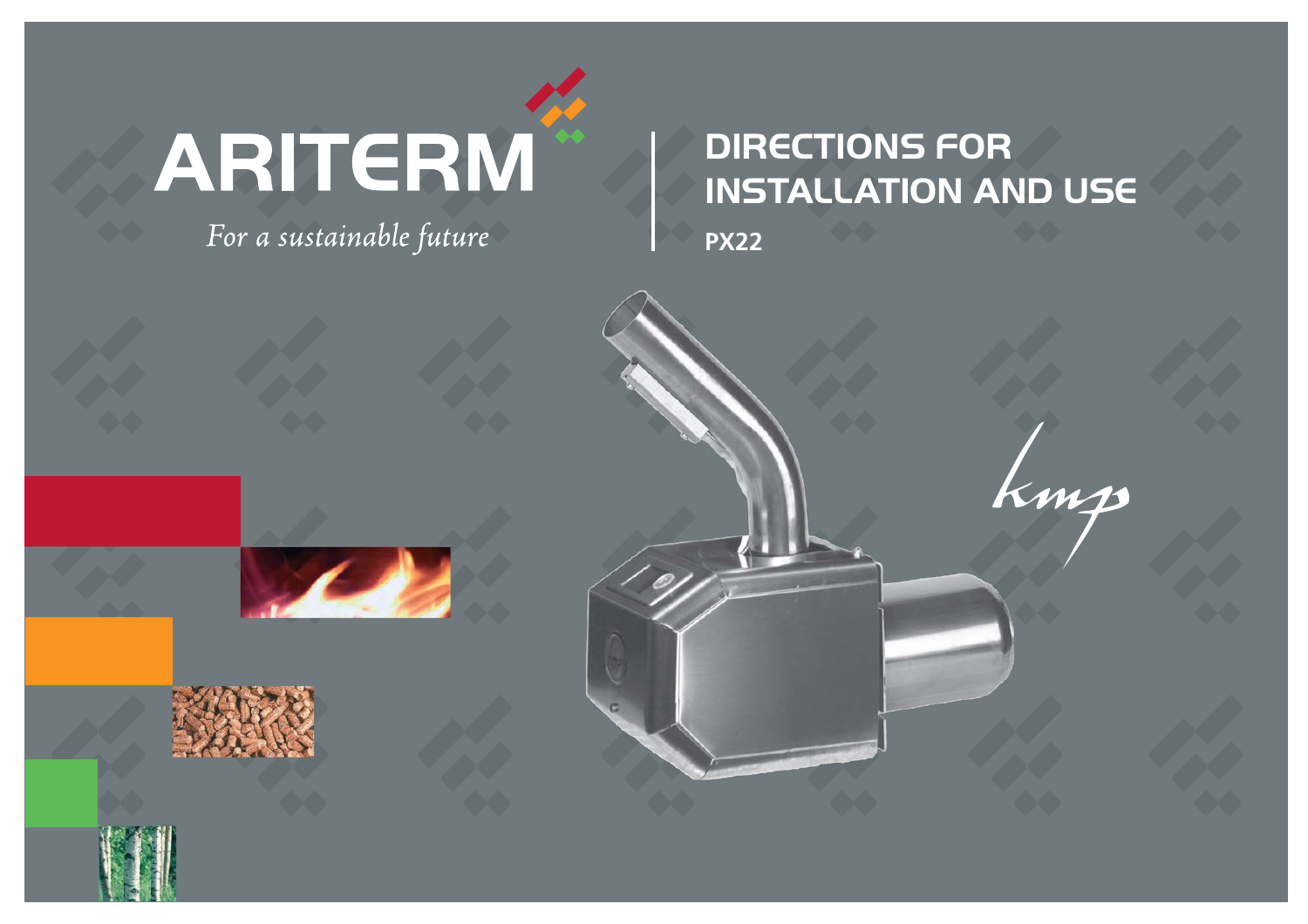## **Contents**

## **Description**

The KMP stoker is designed to be installed in a boiler and is to be fired with wooden pellets. The attached screw feeds pellets from a barrel or similar, alternatively a separate storage bin that might be filled from the outside, either from a barrel or a sack or trough a hose from a truck by means of compressed air.

The integrated electronics controls the stoker with a special temperature sensor, wich is to mounted on the boiler, and starts and stops the stoker. The output is automatically adjusted with regard to the boiler temperature.

The control panel has a display and adjustment dial (see fig. 3):

- The display shows the operating mode and the current boiler temperature. Explanatory text scrolls through the display every 5 seconds.
- The adjustment dial is used by pressing or turning.
- Turn it to scroll through the menu or change the value when adjusting.
- Pushing once makes a selection or saves in the menu.

Example: Power the burner. Pressing once causes the panel to ask "Start?". Pressing again means that you confirm the question and the burner starts. If you turn one increment clockwise instead you jump in the main menu and come to "Start T". Turn further to access the respective "Stop T", "Usermenu" and "Back".

Start T: You set the desired start temperature here.

Stop T: You set the desired stop temperature here.

Usermenu: The other time and temperature settings are adjusted here. To make more advanced settings one must have the code "SetCode". Other menu steps are shown in section "Startup and settings".



Fig. 3

The burner is lit using a hot air element when the boiler temperature falls below the temperature selected in the main menu. The starting procedure is made automatically in several steps in order to achieve a quick and virtually smokeless startup. In case the ignition fails the procedure is repeated once or, if needed, twice.

When the boiler temperature has increased 2-5°C the output is reduced to half power, to stop when the desired temperature is reached (80-85˚C). After a short cooling period the burner stops, and restarts automatically when the temperature has dropped to the set temperature again.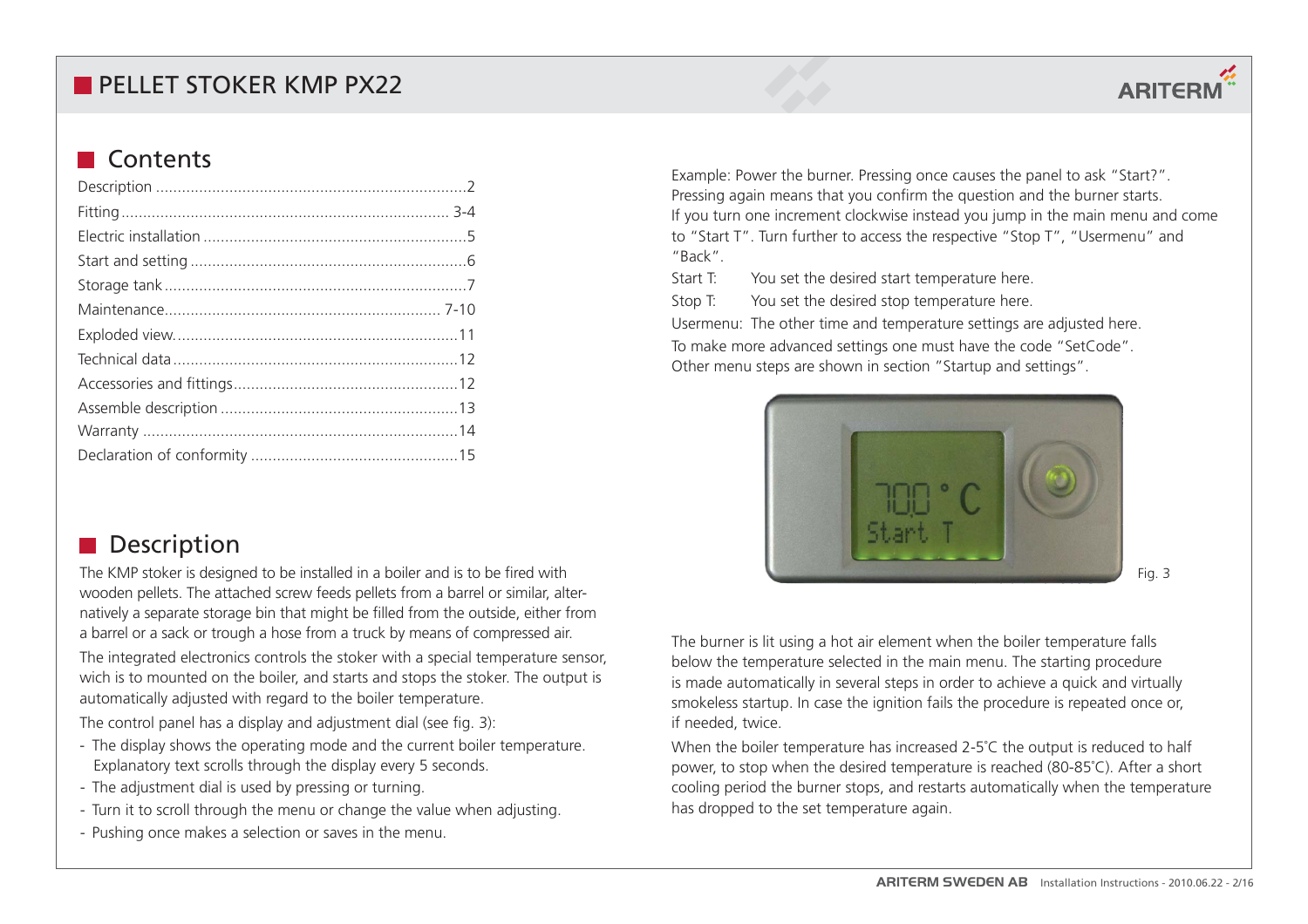# **ARITERM**

## $\blacksquare$  Fitting

The PX22 stoker is to be mounted to one of the boiler hatches. The best place is often where the oil burner normally goes, but if there is not sufficient room for the ashes, the hatch for the wood can be a good alternative. Always use the supplied docking flange, as this facilitates removing the burner for cleaning. A swing arm for the burner to place on the door is available as an accessory (part no. 1306).

**Note!** Contact your local chimney sweeper when installing the stoker

#### **Fitting the stoker**

1. Decide where to put the stoker. If the hatch can be opened with the stoker in situ, this is to be preferred.

**Note!** The electric supply is to be automatically shut of when the hatch is opened.

2. Make a 155 mm diameter hole in the hatch. Seal off using glass fibre rope or a similar high temperature gasket. Mount and fasten the burner, using the screw on the top of the mounting flange.

**Note!** The hatchet has to be well insulated.

- 3. All hatches and valves have to be airtight in order to not allow undue draught into the boiler.
- 4. After mounting the stoker and sealing the boiler it's time for the screw feeder.

**Note!** When feeding directly to the burner, the standard feeder (maximum length 2,3 m) is to be used. Preferably it should be hung from the ceiling. Before connecting feeder and stoker; see section Start och adjustment.

#### **Important!**

- The flue valve, if any, must be kept fully open at all times.
- All hatchets and flue pipes must be airtight.

This is particularly important if the chimney is tight or there is a low draught for any other reason. Otherwise there is a risk of smoke going backwards during startup, especially if the stoker is not properly adjusted.

#### **Screw feeder**

Allways observe the following:

- $\bullet$  The feeder inlet opening is not to be less than 100 mm from the bottom 150 mm from the nearest side wall of the storage bin.
- $\bullet$ The feeder has to be inclined between 40˚ and 50˚ from horizontal.
- $\bullet$ Attach the feeder thoughly to keep it from working its' way into the storage bin!
- $\bullet$  The external auger's outlets must not open directly above the pellet burner's inlet, they must be offset away from each other so that the hose swings out of the way if it burns off.

#### **Temperature sensor**

The temperature sensor is to be placed in a submerged tube, alternatively high up on the boiler top beneath the insulation. If there is not a suitable fastening point the sensor can be glued directly to the metal using an epoxi resin. Note that the sensor has to be attached directly to the metal to ensure a stable and exact temperature regulation.

#### **Boiler room and safety**

There has to be an inlet aperture to allow air being drawn in to the room from the outside. The valve's free surface must correspond to at least the chimney's crosssection area.

#### **A hot air boiler must not retrieve the hot air from the boiler room as this can cause a vacuum!**

It's important that the room is clean and free from dirt and dust to prevent fire. Combustable materials shall not be cept at a distance closer than 1,5 meters from the stoker. Chemicals are not to be stored in the boiler room, because of fire hazards and possible damage of the chimney due to acid fumes.

#### **The door to the boiler room must be kept shut!**

Ensure that there is enough space around the burner so that servicing and maintenance can be carried out easily. There must be enough room to lift the burner out and rake out ash into a non-flammable container. This is made easier by using the Swing arm accessory.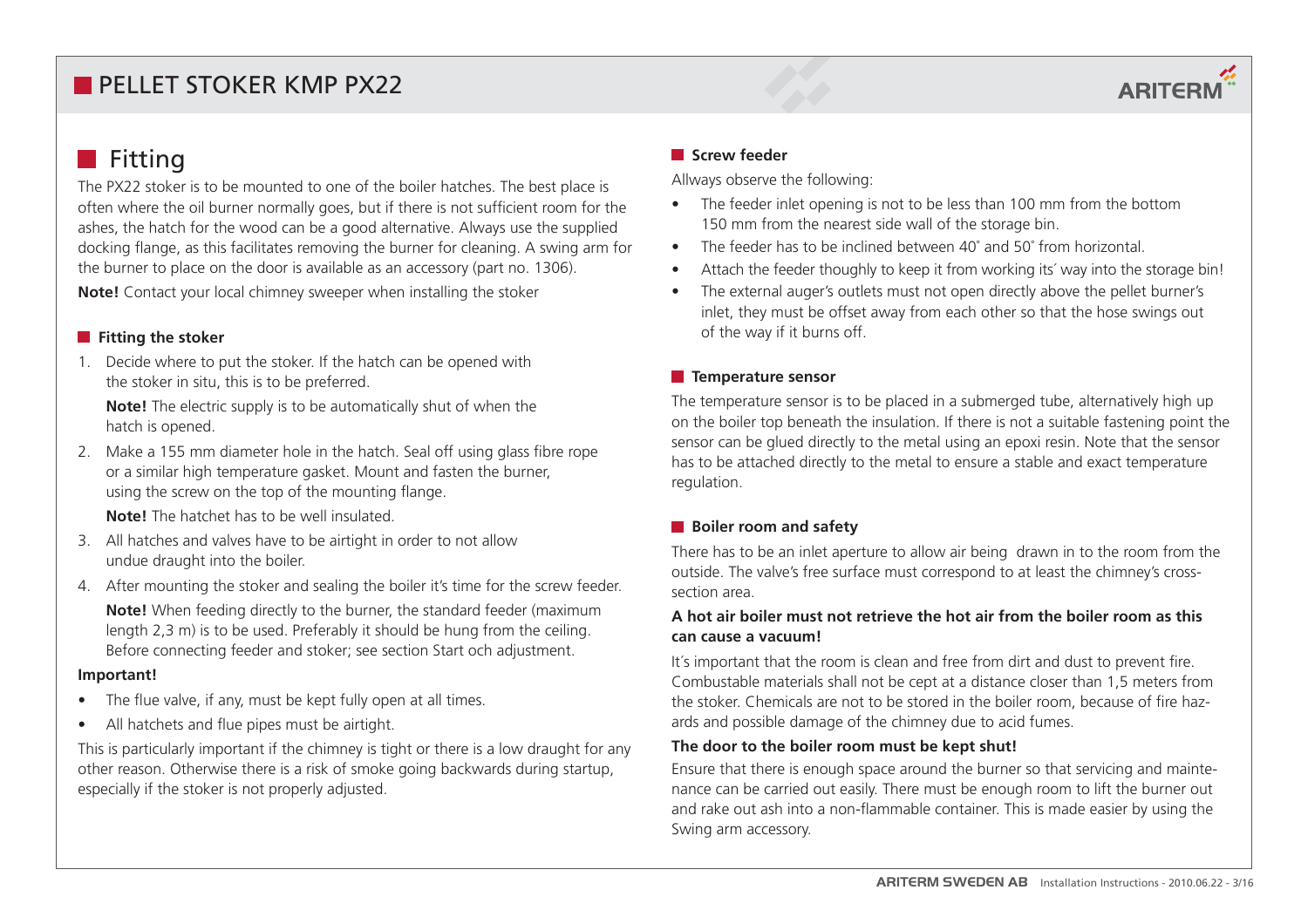#### **Pellet hopper and pellet transportation**

Ariterm has several different solutions for bulk and weekly supplies as well as transportation augers. Each model is designed to work with Ariterm burners, and provide the best possible conditions for trouble-free operation. The burner's function is not guaranteed in combination with other solutions. For long distances between hoppers and burners a horizontal auger transporter is available that can be combined to create very long lengths.

#### **I** Is the boiler suitable

The PX22 stoker can successfully be installed in virtually any boiler on the market. It´s important that the cumbustion room is big enough to accomodate the flame without it touching any watercooled areas. There also has to be ample room for the ashes produced by the stoker. The flue tubes has to be sufficently big not to be blocked by ashes.

Wood boilers have the advantage of being roomy inside, and is often easier to clean, but most oil boilers are also suitable for PX22. If the stoker is to be installed in a combined wood and oil boiler, first find out if there is a big difference in stated output between oil and wood. If the difference is less than 10 kW the stoker should be placed in the wood hatchet if it can be opened with the stoker in situ.

Small kitchen boilers are often too small to be suitable.

Installation in a boiler with high output (>40 kW) can result in too low flue temperature (see section Chimney).

**Keep an alternative source of energy (electricity, wood or oil) in parallel with the pellet stoker.** 

#### **The combustion chamber**

Clearance between the top of the stoker and the inside of the combustion chamber is to be minimum 50 mm, and at least 200 mm in front of the aperture. An adapter plate with an extenson is optional extra (the burner need not slide into the flange completely). Minimum clearance beneath the stoker is depending on the type of boiler, there has to be space for ashes generated during at least one week of operation.

**ARITERM** 

#### **The Chimney**

The burner must be installed in such a way that variations in the draft conditions do not affect the burner's performance. This is most easily achieved by installing a correctly dimensioned draft inhibitor.

If the flue gas temperature is too low there is a risk of condensation, wich may cause seizing or frost erosion of the upper part of the chimney.

Try to attain a flue temperature of minimum 180˚C after the boiler. A more accurate method is to measure the temperature circa one metre down from the top of the chimney. If temperature exceeds 60˚C there is little risk of condensation.

If lower temperature, measures have to be taken. Also look for signs of dampness in the lower parts of the chimney. If so, the flue gas temperature has to be rizen.

If there is only a small amount of moisture in the upper part, installation of a draught pass might be sufficient. Alternatively the stoker can be run only in full power mode.

If large amounts of moisture appears, installation of a stainless steel insert tube is the best solution.

If the draught in the chimney (burner reacently stopped) is graeter than 20 Pa, you have to install a draught pass. This should be set to 12-15 Pa.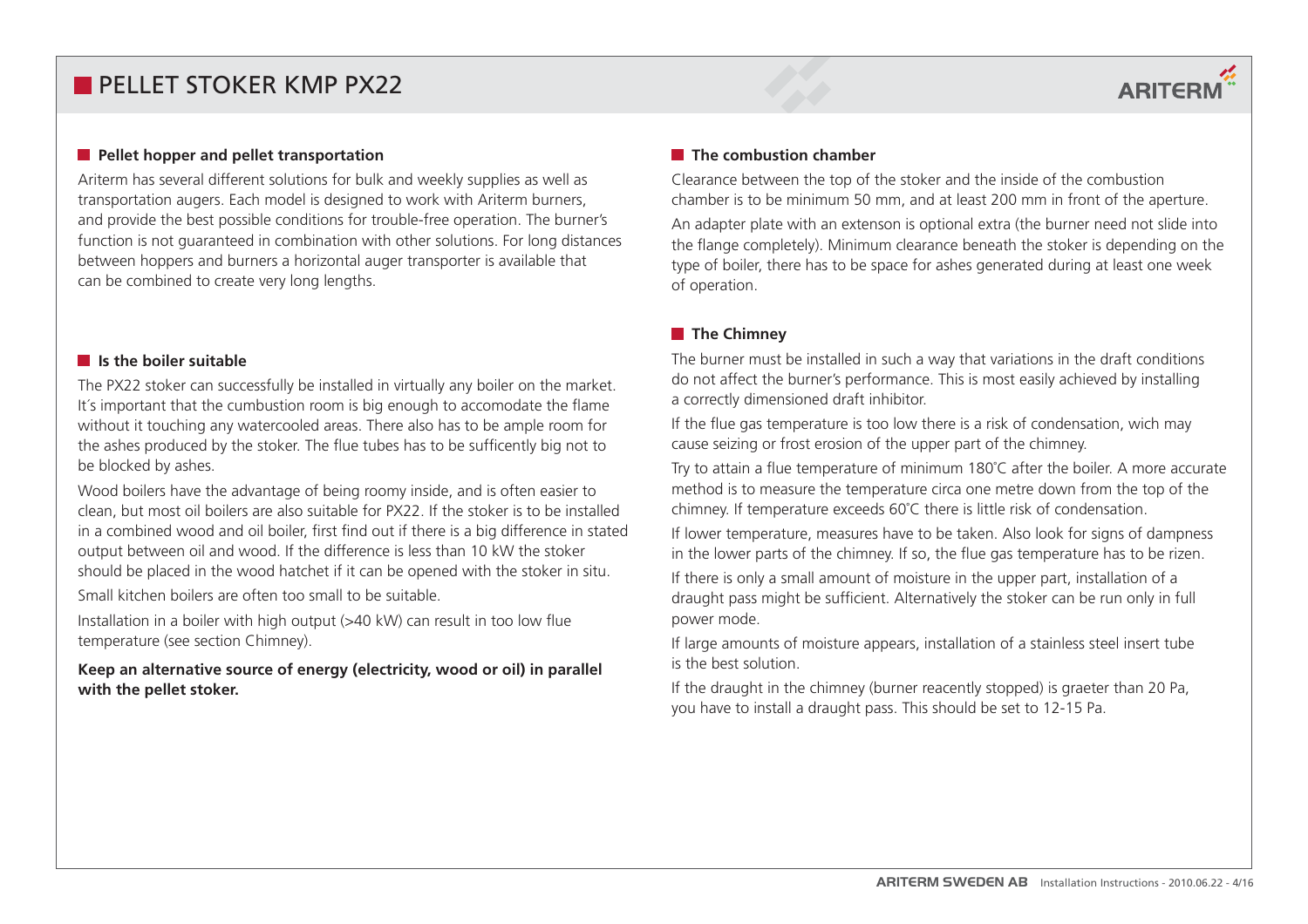# **ARITERM**

## **E** Flectric installation

All electric connections on the stoker and screw feeder have fast action connectors as below

- 1. Power supply, fuses 2 x 3.15 AT
- 2. To feeder auger
- 3. Connector temperature sensors
- 4. Hose connection compressed air cleaning (Option)
- 5. Connector I/O
- 6. Control solenoid valve and compressor for compressed air cleaning (Option)



Fig. 2 Connectors on the stoker.

The yellow cover has to be removed before the cords can be disconnected from the stoker.

**NOTE!** Old manual reset cut-out thermostats can cause problems.

These shall be removed and replaced by new.

All connections are to be made with the enclosed cables and connectors.

**NOTE!** The stoker has to be connected to the mains on a manual reset cut-out thermostat on the boiler. This must be carried out by an authorised engineer.

The bulb of the cut-out thermostat has to be immersed in the boiler water or otherwise located on the boiler where a quick action is guaranteed in case of overheating.

If there is no thermostat on the boiler, an external one has to be installed (optional extra).

**NOTE!** If a non-standard feeder motor of more than 300 watts is being used, an intermediate relay has to be used.

## **Electric circut diagram**

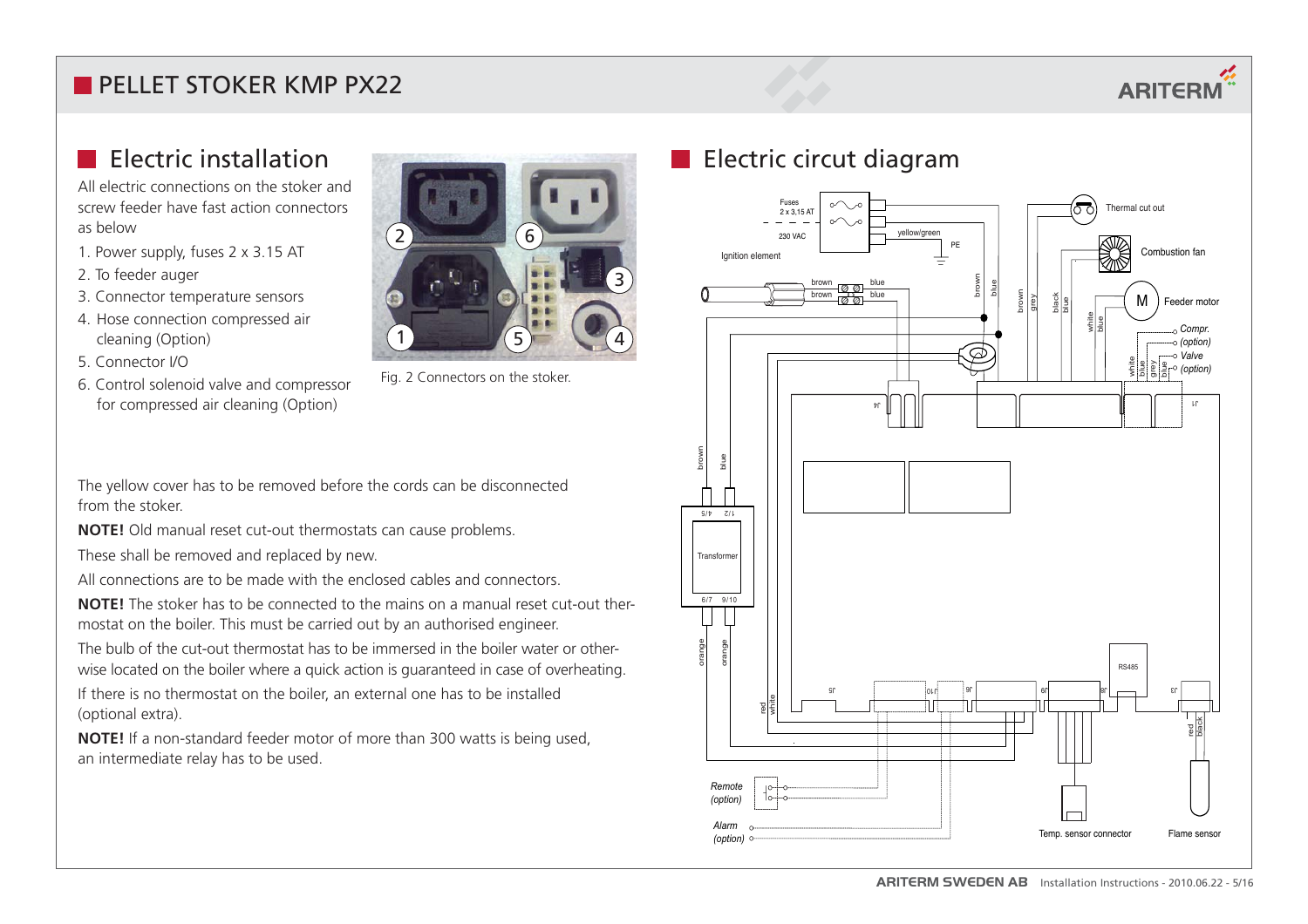## **First start**

The burner has default settings from the factory when delivered. It must be adjusted upon first startup. Usually, the burner must be used with two output modes (high and low), but the low output mode can be easily deselected or a third power stage used (MIN).

If installed in a large or highly effective boiler giving low flue temperature (less than 180˚C), the stoker should be run in full power mode only. Thus condensation in the chimney can be avoided. Note that a chimney equipped with an insert tube can withstand a certain amount of condensation without risk. If in doubt, contact a chimney sweeper.

#### **F** Setting air and fuel levels

- 1. Fill the auger transporter with pellets before connecting it to the burner by connecting the auger motor's cable directly to the burner's connection cable. Allow it to run for a few minutes after is has been filled.
- 2. Set the starter dose (amount of pellets at ignition): Adjust "Ign dose" in the Settings menu. Suitable dose is 3 - 4 dl.
- 3. Setting the fuel amount (output) for operation in high output mode: Start the burner and wait 5 minutes after it has engaged high output mode ("Hi Power" appears in the display). Adjust "Feed HI" in the Settings menu until combustion is approved.
- 4. Setting the fuel amount (output) for operation in low output mode: Deactivate high output mode by setting "HI 1/0?" to 000. The burner automatically switches to low output mode "LO Power". Adjust "Feed LO" in the Settings menu until combustion is approved. Do not forget to activate the desired output mode again.
- 5. If the output is to be adjusted, first change the combustion air "Air HI" and "Air LO", then the fuel amount by repeating steps 3 and 4.

#### **Pellets quality**

The burner can handle most types of clean wood pellets, however, 6 or 8 mm pellets are recommended. The quality of the pellets must be Group 1 acc. to Swedish standard SS187120.



**ARITERM**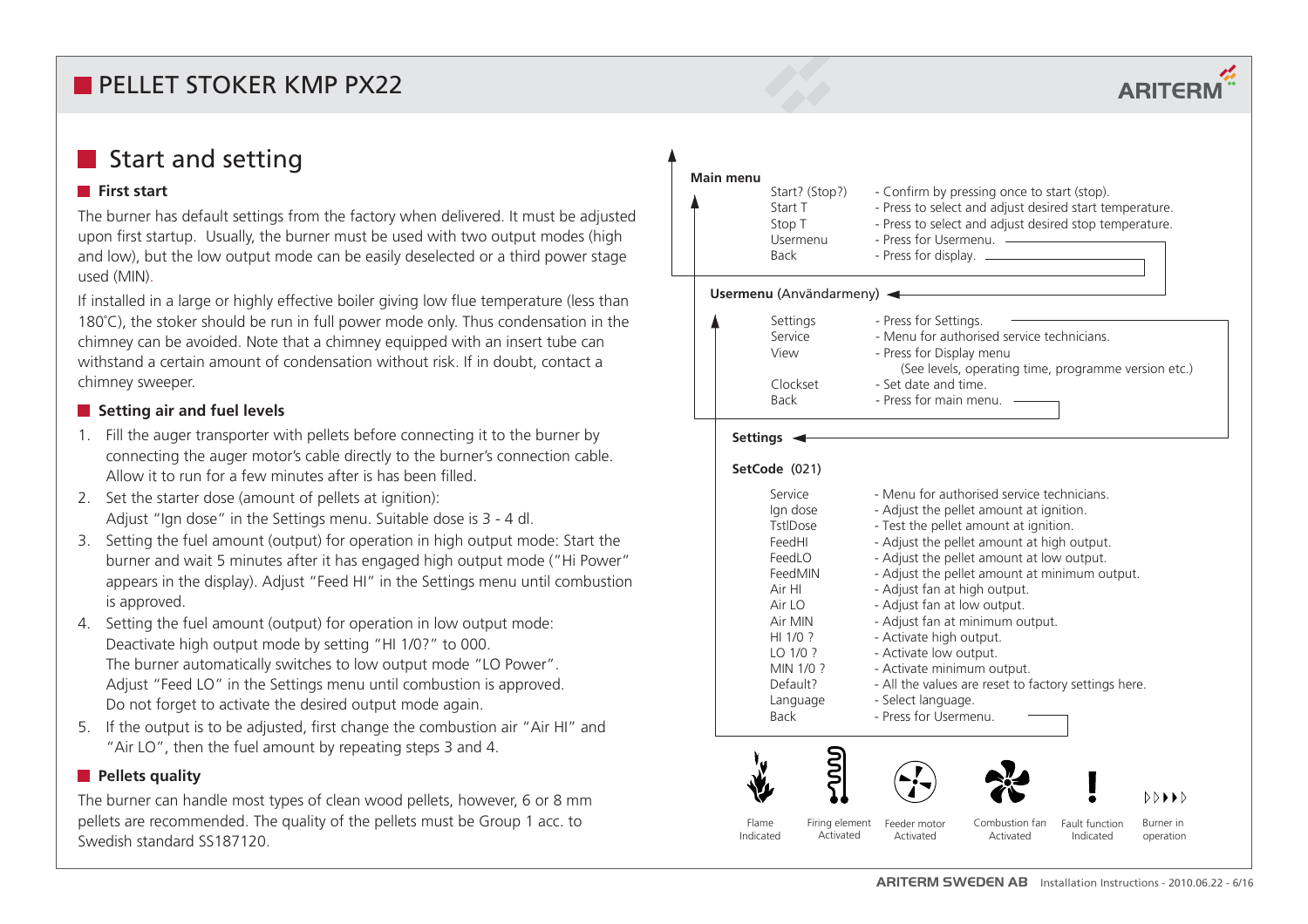## Storage tank

### *Using a storage tank*

The larger water volume achieved with a storage tank makes the stoker running in longer intervals, thus giving higher efficiency.

However, the cost of installing a new storage tank is normally not profitable due to the extremely high thermal efficiency of the KMP stoker.

#### $\blacksquare$  Installation on a boiler system using a storage tank

If there is a calorifier or a shunt valve in the boiler, the temperature sensor should always be attached directly to the boiler, preferably in an immersed tube. When the boiler and the tank are in direct-cycle, the water temperature should not be below 60˚C when the stoker starts, otherwise condensation may lead to corrosion of the boiler body.

If the calorifier and shunt valve is situated in in the tank, the temperature sensor can alternatively be placed on the tank, this leading to longer running intervals, thus minimizing the number of starts and stops.

#### **Placing the temperature sensor on the tank**

If the temperature sensor is to placed on the storage tank, the charging pump system must have capacity enough to cool the boiler off sufficiently.

Boiler temperature must not exceed 95˚C before the tank temperature is about 80°C (recommended temperature) and the stoker stops.

#### **The cut-out thermostat must always be attached to the boiler!**

Two temperature sensors can be used with PX22. Simply connect two sensors via our junction box (accessories, art.no 1599) to the burner's temp. sensor connector. Then an authorised installer adjusts the start, stop and alarm temp. in the Service menu.



**ARITERM** 

 $\overline{111111}$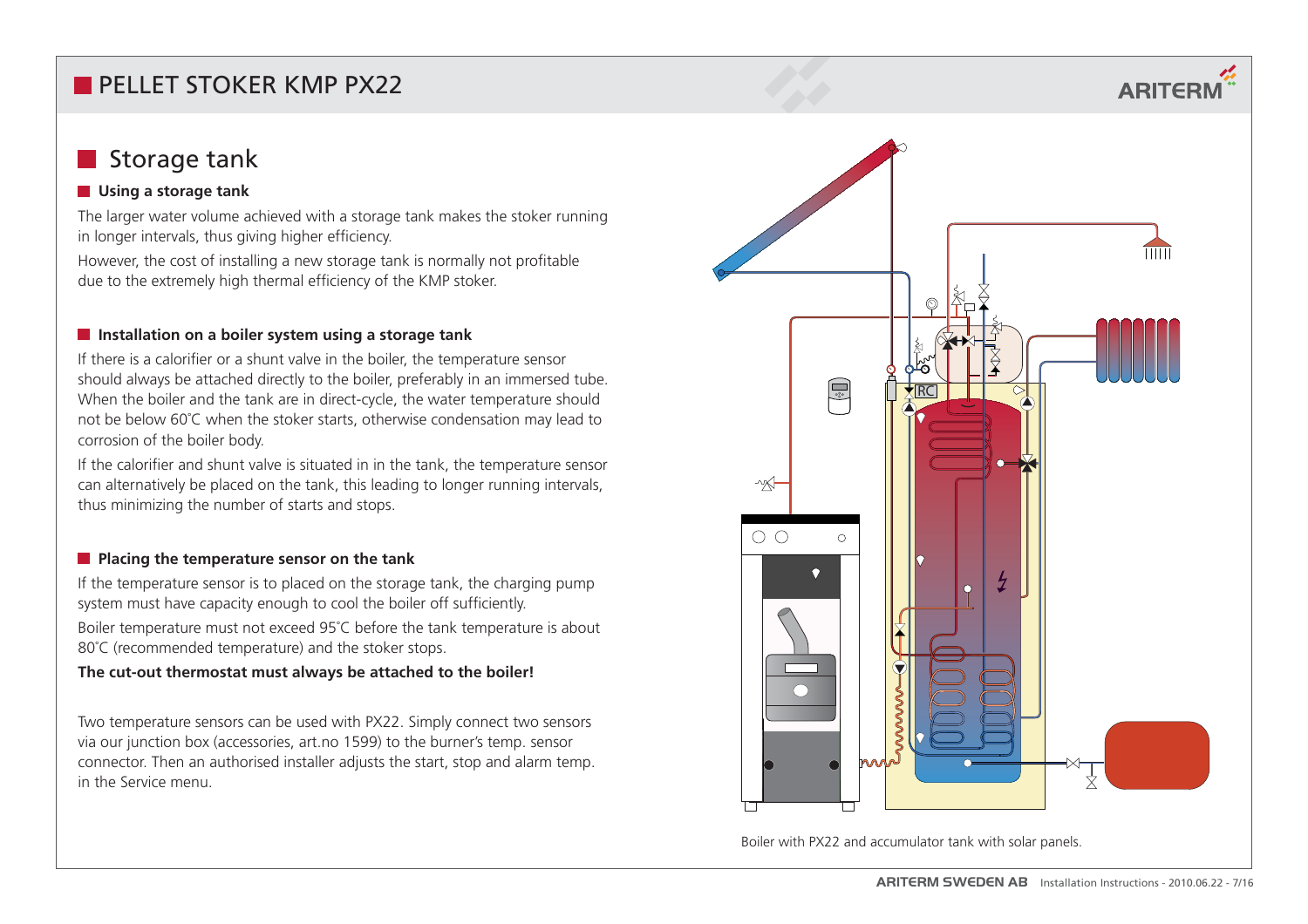#### **Pellet retarder - feeder pipe**

When the pellets are extremly hard and/or the hose to the feeder pipe is unusually long the pellets occationally fall out of the burner. To prevent this you could mount the pellet retarder.

Unscrew the screw in the front of the feeder pipe. The pellet retarder mounts with a screw from the outside. (RXS 4,2 x 9,5).



## Maintenance

The stoker is cleaned by raking out the ashes inside, wich **must be done once a week during the cold season**. Otherwise a cleaning every other week is sufficient. At these occasions the boiler also should be rinsed from ashes.

Ashes and soot inside the boiler can set back the efficiency dramatically.

**Note!** If the boiler previously has been fired with wood there's a risk of soot and taar getting loose and choke up the flue pipes and even the chimney. Check and rinse if needed when rinsing the stoker for the first two months after installation.

The burner must be dismantled at least four times per year.

The outer and inner burner tubes should be separated and cleaned from sintered ashes. Dismantle by loosing four screws on the front of the stoker.

Note that all cables have to be unplugged before removing the cover.

The local chimney sweep sweeps the chimney once or twice a year – this is usually notified at least a week beforehand. Ensure that the burner is switched off in good time prior to the visit so that the burner and boiler have time to cool down.

## **R** Safety systems

The PX22 stoker meets all current safety regulations and standards.

There are two separate safety systems to avoid fire and hot gases going backwards: a slooping stainless steel tube for the pellet feeder, and a cut-out thermostat on the tube. These safety systems are independent of the electronic control system and therefore cannot be disturbed by outer causes as for instance lightning.

A third safety component is the flame sensor, which indicates whether the fuel level in the burner rises to a non-permitted level, or if cleaning is not carried out and the burner pipe has too high a level of residual products.

In this case, the display shows in which operating mode the flame stopped being indicated and stops as follows:

ErrStart - Operational stoppage at ignition.

- ErrLow Operational stoppage in low output mode.
- ErrHigh Operational stoppage in high output mode.
- GOutStrt Flame indicated at ignition but not in operation.

#### **Resetting cut-out thermostat**

The burner has overheat protection on the fall pipe, which deploys at 75°C. If it deploys, Errsafe appears in the display.

- 1. Disconnect the cords from the burner.
- 2. Unscrew the two screws from the cut-out thermostat protective cover, remove cover.
- 3. Push botton on cut-out thermostat until it clicks.
- 4. Reassemble the protective cover.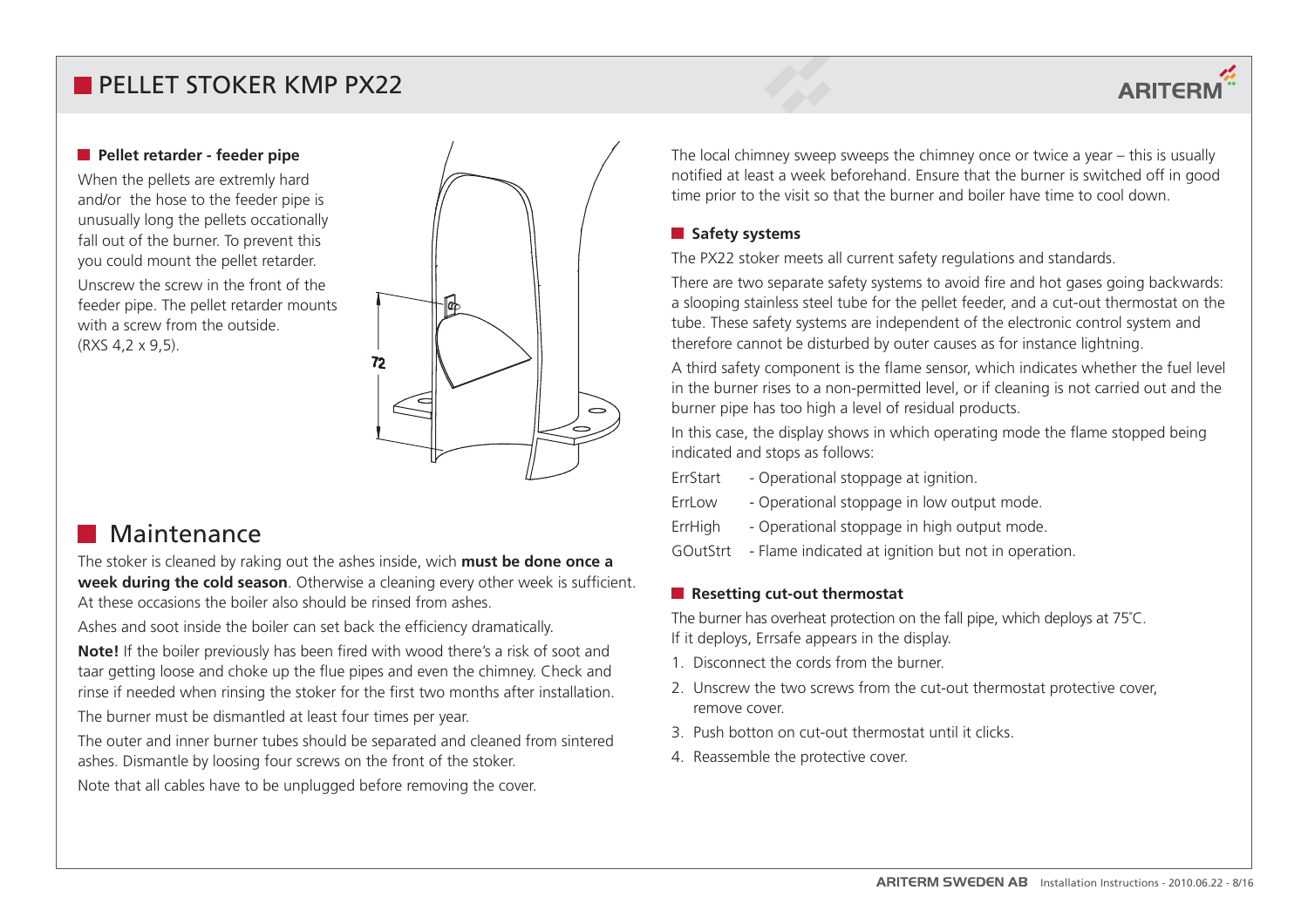# **ARITERM**

#### **NOTE!**

**All work as described in the following text must be done by a qualified person.**

#### $\blacksquare$  Changing the ignition element

- 1. Remove the burner cover by removing the two nuts and screws that hold the cover in place and then pull the cover backwards.
- 2. Remove the two screws at the side of the bottom and fold the bottom plate down.
- 3. Disconnect the firing element's cables from their terminals (2 x blue).
- 4. Remove the two screws on the bottom, under the stoker.
- 5. Remove the screw that holds the element and pull out the element from its pipe.
- 6 Replace the element.
- 7. Refit in reverse order.
- 8. Ensure that the firing element is slid forward towards the inner pipe.

#### $\blacksquare$  Changing light sensor

- 1. Disconnect all three cables on the stoker.
- 2. Remove the burner cover by removing the two nuts and screws and pull the cover back.
- 3. Disconnect the edge connector from the control circuit board and pull out the sensor from its hole to the right of the fan.
- 4. Push the new sensor into the hole until it gets stuck. Be sure to align it perpendicular to the surface. Connect the edge connector and reinstall the burner cover.

#### **NOTE!**

## **When an ignition failure occurs, don't open the hatch until the combustion chamber is properly ventilated!**

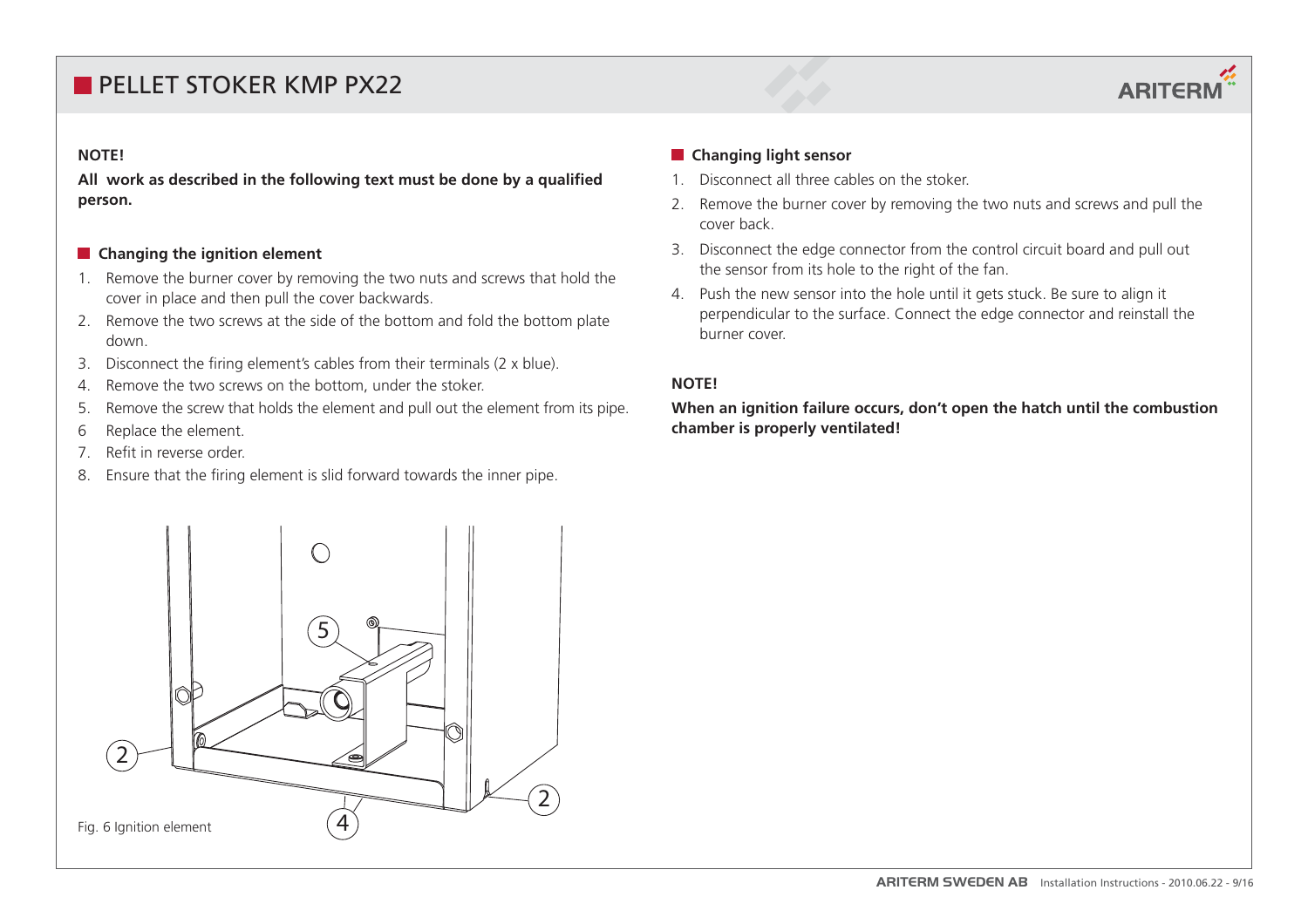## **Troubleshooting and repair**

| Fault                                                                     | Cause                                                                                                         | What to do                                                                                                                                                  |
|---------------------------------------------------------------------------|---------------------------------------------------------------------------------------------------------------|-------------------------------------------------------------------------------------------------------------------------------------------------------------|
| The burner stops                                                          | The burner and/or boiler<br>$\bullet$<br>need(s) sweeping.                                                    | Clean the burner and boiler.                                                                                                                                |
| The burner stops,<br>Fault code ErrSafe                                   | The burner has overheated.<br>$\bullet$                                                                       | Clean the burner and boiler.<br>Reset the fall pipe's overheat<br>protection.                                                                               |
| The burner stops,<br>Fault code ErrStart                                  | The burner has not lit.                                                                                       | Check the pellet supply and the<br>starter dose "Ign dose".                                                                                                 |
| The burner stops,<br>Fault code ErrLow                                    | The burner has gone out in<br>$\bullet$<br>low output mode.                                                   | Check the pellet supply and the<br>"Feed LO" and "Air LO" settings.                                                                                         |
| The burner stops,<br>Fault code ErrHigh                                   | The burner has gone out in<br>high output mode.                                                               | Check the pellet supply and the<br>"Feed HI" and "Air Su" settings.                                                                                         |
| The burner stops,<br>Fault code GOutStrt                                  | The burner lit but then went<br>out during pre-operation.                                                     | Check the pellet supply and the<br>"Feed SU" and "Air Su" settings.<br>(ServCode)                                                                           |
| The burner stops,<br>Fault code Errorlgn                                  | The firing element is not<br>$\bullet$<br>drawing any power.                                                  | Check the connections to the firing<br>element (120 - 145 Ohm) or replace<br>the firing element.                                                            |
| The burner stops,<br>Fault code Tempsens                                  | The control circuit board has no<br>contact with the temp. sensor.                                            | The temperature sensor circuit<br>may be broken by the external<br>thermostat or switch. If not, check<br>the connections to the temp. sensor<br>or replace |
| The burner stops from<br>time to time and with-<br>out any visible cause. | May be due to too large or<br>$\bullet$<br>strong variations in vacuum in<br>the chimney, or fuel feed fault. | Contact your authorised installer for<br>overhauling and any installation of<br>draft inhibitors.                                                           |

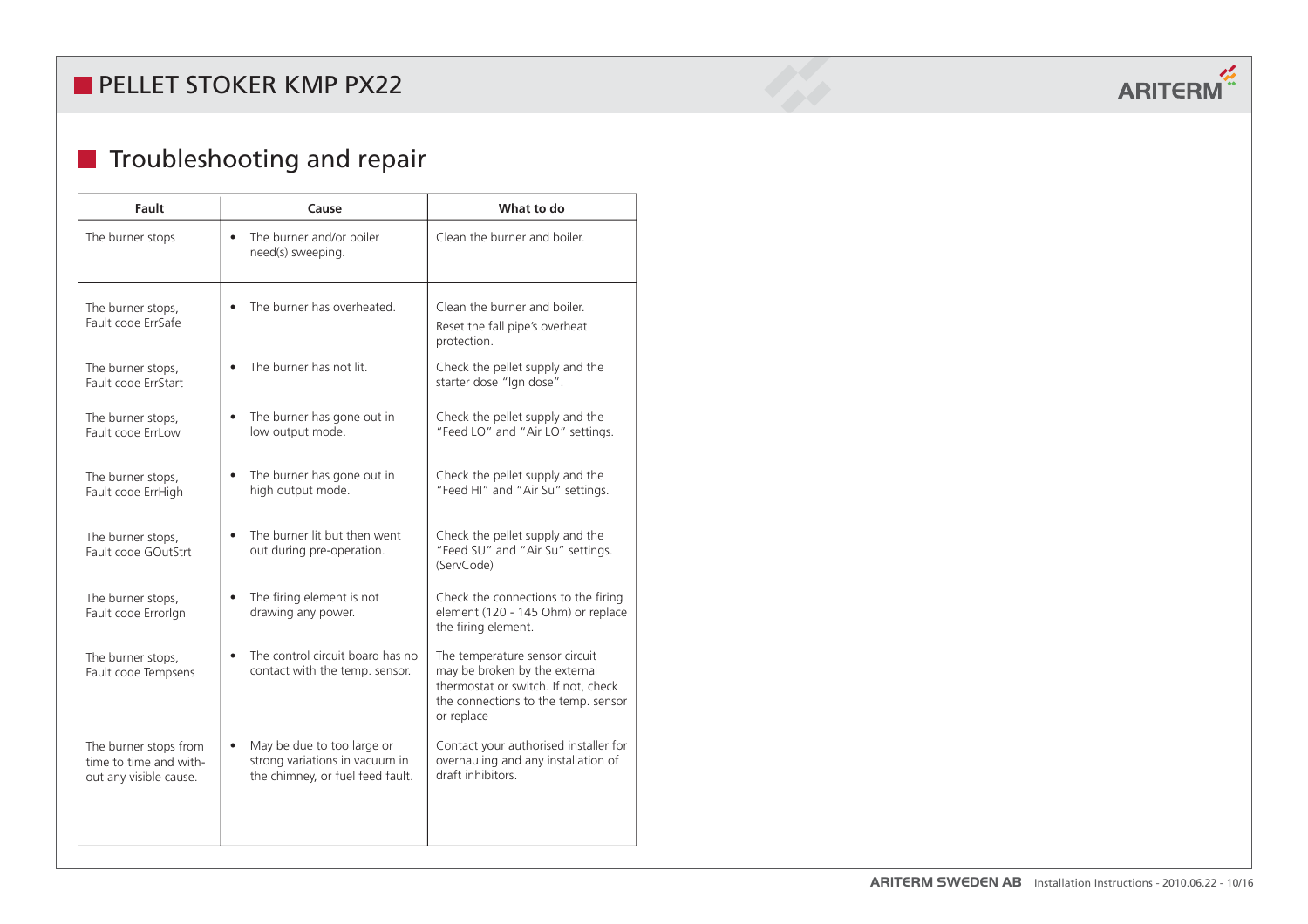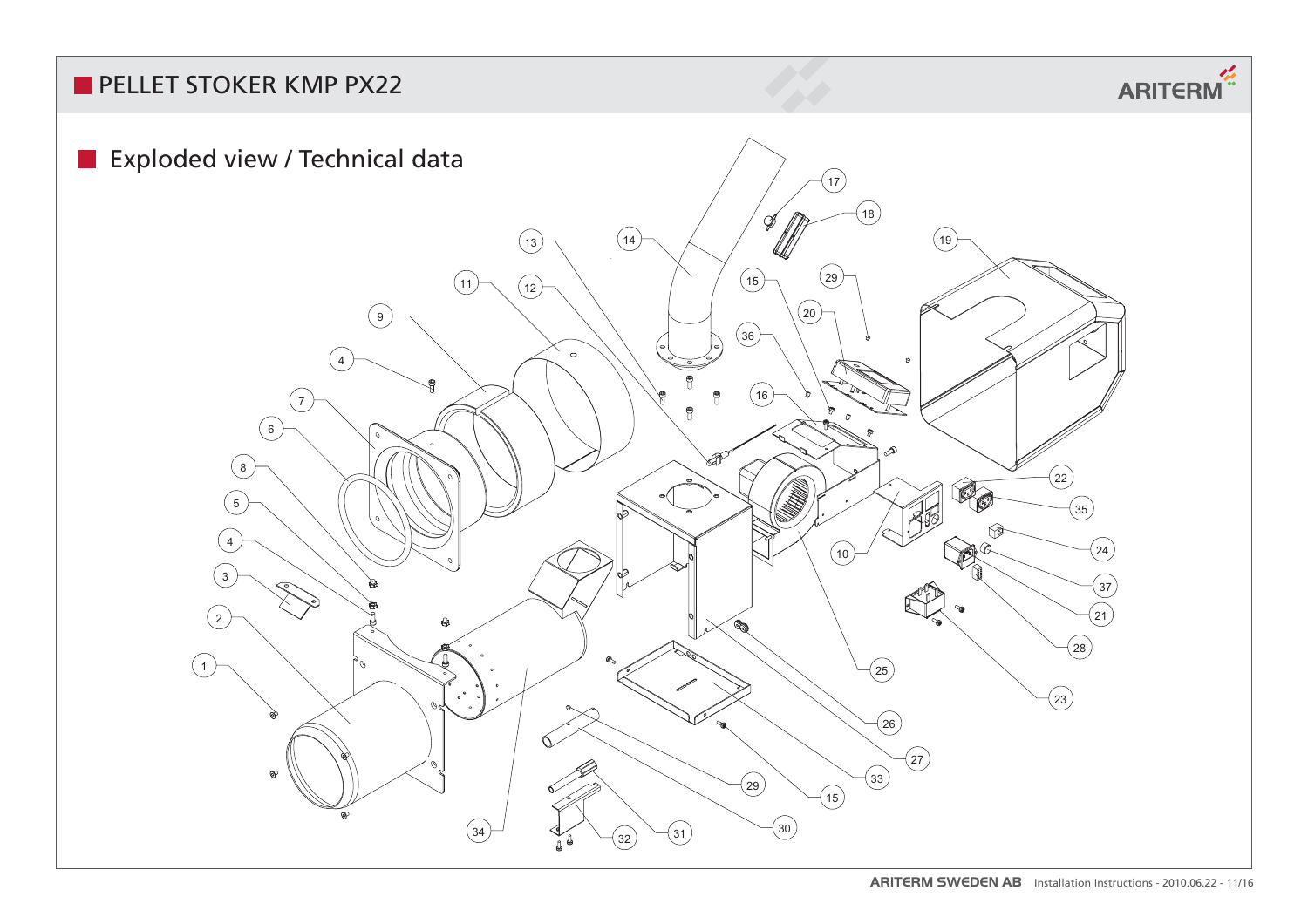# **ARITERM**

#### **Component parts**

## No. Part no. Designation

- 1. 8152 Screw MF6S M6 x 12 untr. 2. 1157 Outer pipe PX2X 3. 1341 Carriage plate PX21 4. 8117 Screw MLC6S M6 x 16 untr. 5. 8148 Nut M6M M6 FZB 6. 2585 Gasket rope 10 mm black coated 7. 1150 Docking flange PX2X 8. 8231 Dome nut M6 FZB 9. 3120 Insulation10. 1493 Connector plate PX22 11. 1151 Plate for docking flange PX2X 12. 1451 Flame detector for burner Cc0513. 8133S crew MLC6S M6 x 10 untr14. 1288 Fall pipe with flange PX2X 15. 1566 Spacer screw Steel M4x5 Px22 16. 1490 Electrical bracket PX2217. 1133 Overheat protection fall pipe 18. 1156 Chute OH PX2X19. 1555 Burner cover PX22, stainless 20. 1586 Control circuit board PX22
- connection
- 21. 8352 Apparatus inlet with net filter
- 22. 8112 Apparatus outlet black
- 23. 1182 Trafo PX2X
- 24. 1452 Internal wiring temp. sensor Px
- 25. 1245 Fan PX2X
- 26. 8113 Rubber grommet 3.5/7/12

| No. | Part no. | Designation                           |
|-----|----------|---------------------------------------|
|     | 27. 1492 | Sweep rear cover PX22                 |
| 28. | 1593     | Terminal housing 10 pin<br>VAI -U-LOK |
| 29. | 1620     | Screw K6S M4 x 4                      |
| 30. | 1570     | Firing element pipe PTC               |
|     | 31. 1574 | Firing element PTC                    |
| 32. | 1567     | Firing bracket PTC                    |
| 33. | 1491     | Bottom Rear cover PX22                |
| 34. | 1158     | Inner pipe PX2X                       |
| 35. | 8322     | Apparatus outlet grey                 |
| 36. | 1188     | Holder for firing element             |
|     | 37. 1610 | Plastic plug 15.9 hole                |

### **Technical data**

| Dimensions outside boiler (b x h x d) 220 x 250 x 300 mm |  |
|----------------------------------------------------------|--|
|                                                          |  |
|                                                          |  |
|                                                          |  |
|                                                          |  |
|                                                          |  |
|                                                          |  |
|                                                          |  |

## **Accessories and fittings**

- 1309 Overheat cut-out thermostat KMP
- 1407 Suspension chain
- 2424 Ash cyclone for sucking out ash
- 1290 Micro pellet storage
- 1265 Flue thermometer
- 1373 Pellet storage 300 l
- 1201 Draft regulator TIGEX with flange
- 8108 Glass fibre gasket Ø15 mm
- 1369 Fall hose diameter 70 mm/m
- 1386 Adapter for pellet hose 70-66
- 1012 Feedo pellet feeders
- 1392 Depo feed chute
- 1029 Aero compressed air cleaning
- 1599 Junction box (Accumulator tank control)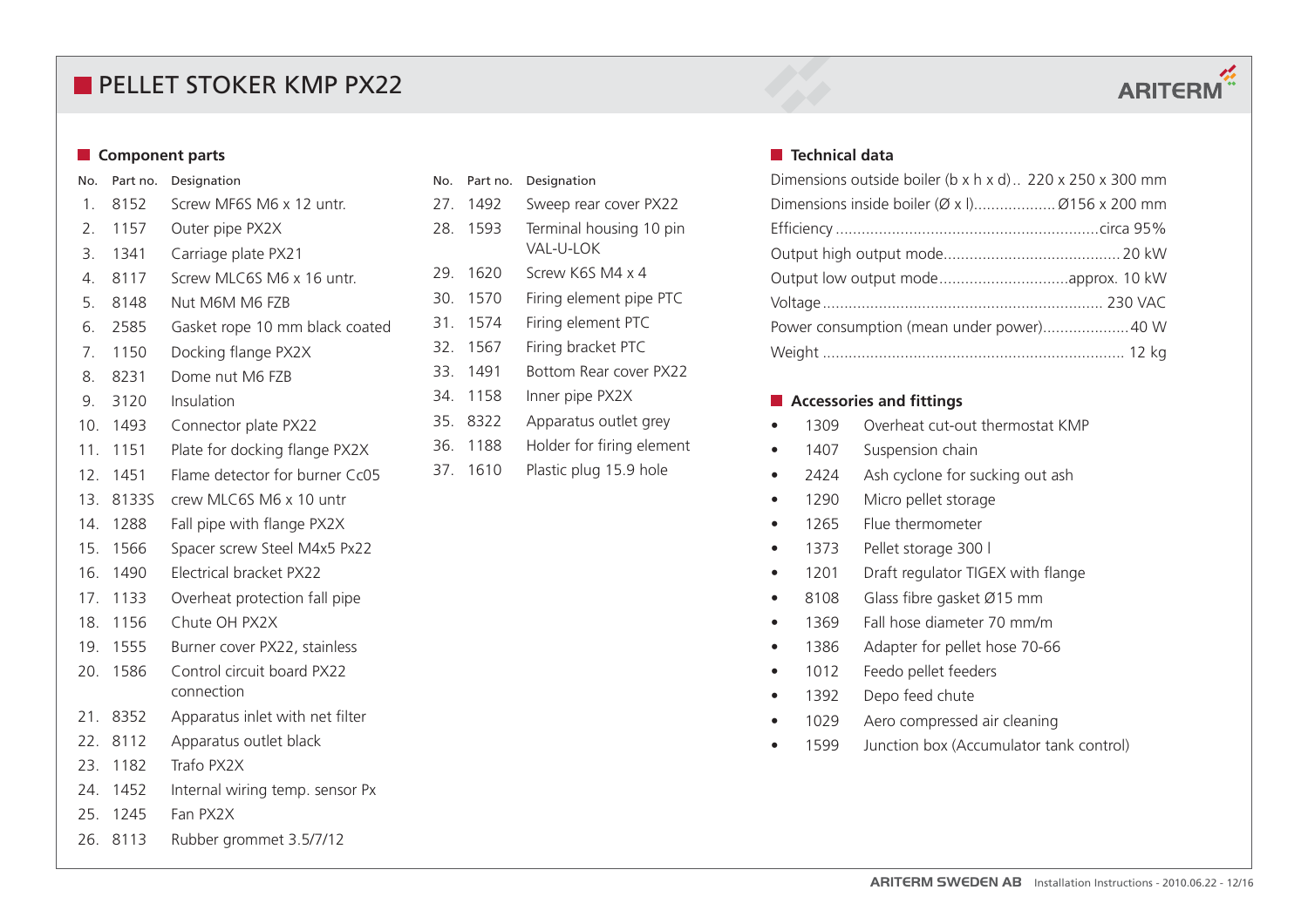# **ARITERM**

## **Assemble description**







- 1 Slacken off the screws holding the inner pipe.
- 2 Chose a suitable position for the feeder tube and fix it by means of the attached screws.
- CAUTION: the lower edge of the pipe must enter the inlet hole of the inner tube.
- 3 Place the cut out-thermostat in the open stainless steel box, fasten the box to the feeder tube with the two screws, the metal side of the thermostat facing towards the tube.
- 4 Undo the two screws on the bottom side of the burner. Push them forward in the slots until the ignition element touches the inner tube. Tighten the screws. The burner is now ready for installation.



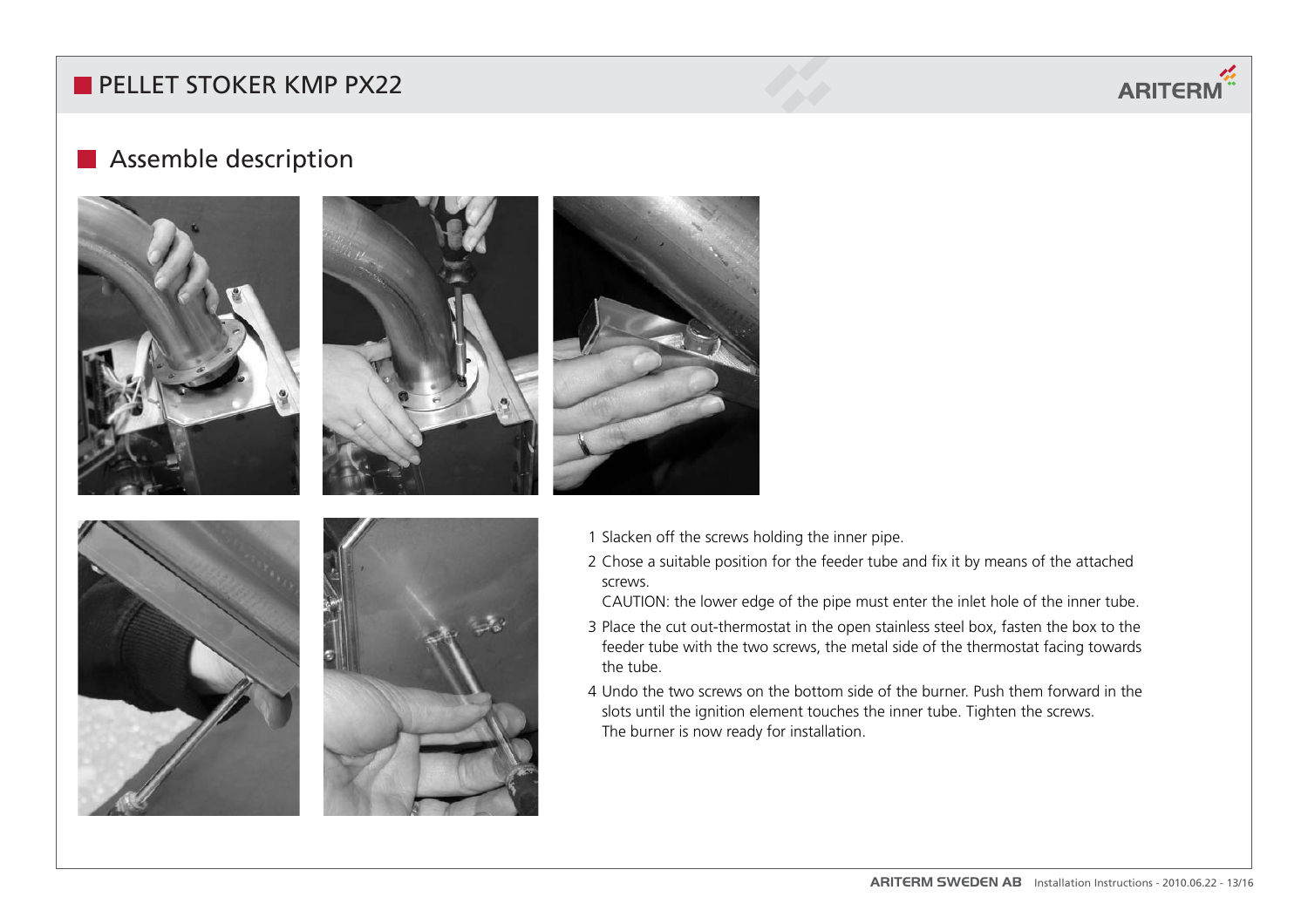

## **Warranty**

For warranty issues Ariterm Sweden AB refers to our local Distributor.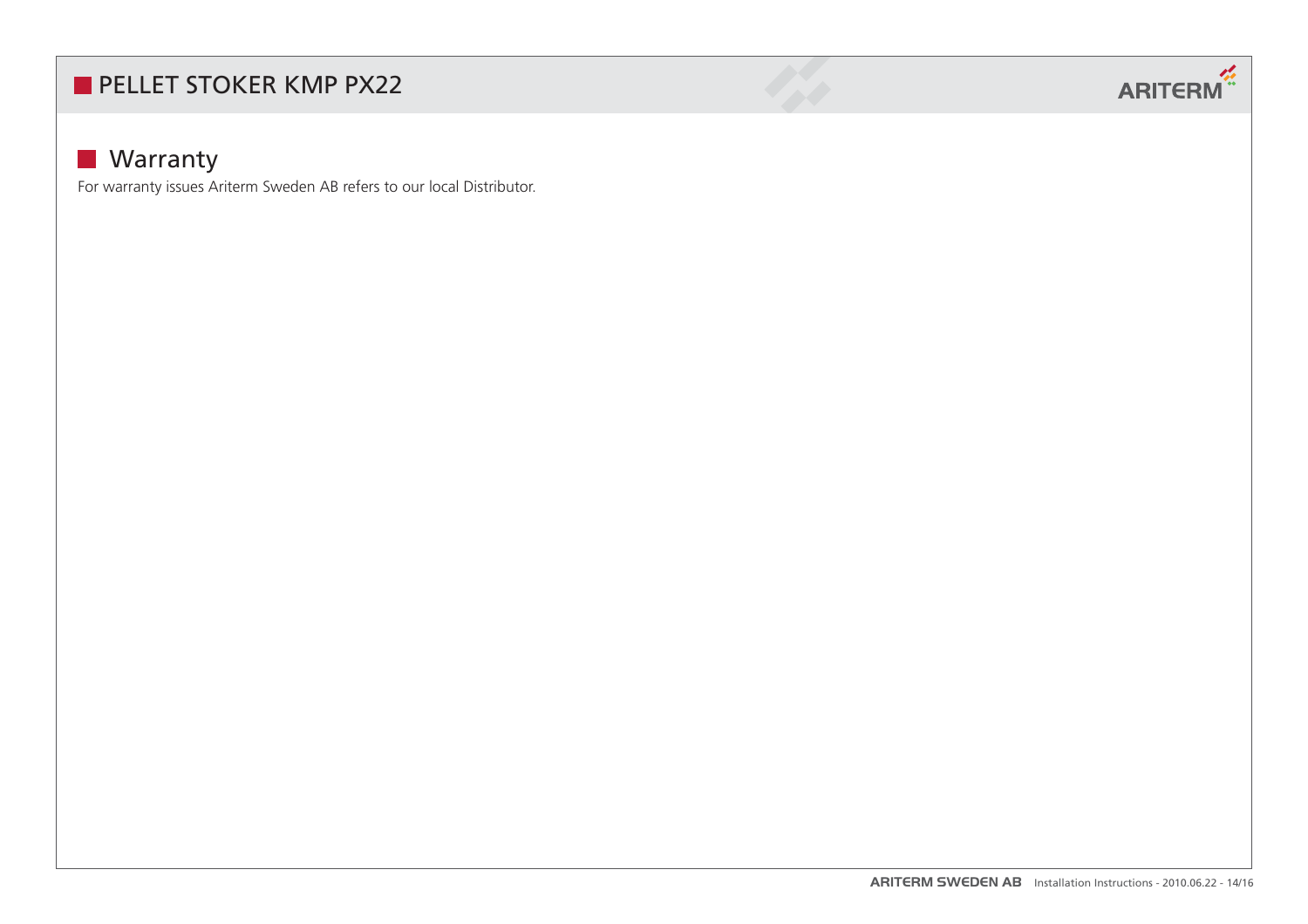## Declaration of conformity

Kalmar 2009-09-17

Staffan Lundegårdh<sup>l</sup>

General Manager, Ariterm Sweden AB

| Telephone:<br>Type:<br>Ariterm Sweden AB<br>KMP<br>PX22<br>Sweden<br>Flottljvägen 15<br>SE39241 Kalmar<br>$+46480442859$<br>+46 480 44 28 50 | Type of equipment: | Pellet stoker/burner |  |
|----------------------------------------------------------------------------------------------------------------------------------------------|--------------------|----------------------|--|
|                                                                                                                                              | Brand name:        |                      |  |
|                                                                                                                                              |                    |                      |  |
|                                                                                                                                              | Manufacturefs name |                      |  |
|                                                                                                                                              | Address:           |                      |  |
|                                                                                                                                              |                    |                      |  |
|                                                                                                                                              |                    |                      |  |
|                                                                                                                                              |                    |                      |  |
|                                                                                                                                              | Telefax:           |                      |  |

The following harmonized standards or technical specifications (designations) which comply with good engineering practice in Safety matters in force within the EEA have been applied:

EN55014, EN61000-4-2, -3, -4, -5, -6 Level 2, Emission and immunity by elctromagnetic disturbances

EN60335-1:1994, Safety of household and similar appliances - Part 1: General requirements

EN15270:2007, Pellet burners for small heating boilers

The product is manufactured under a production control system that ensures compliance between the manufactured products and the technical dokumentation.<br>The product is CE-marked in2009.<br>The product is CE-marked in2009.

the requirements stated above By signing this document, the undersigned declares as manufacturer that the equipment concerned complies with

**ARITERM SWEDEN AB** Installation Instructions - 2010.06.22 - 15/16

according to the EMC Directive 89/336/EEC and the EC Low Voltage Directive 73/23/EEC

DECLARATION OF CONFORMITY

including amendments by the CE marking Directive 93/68/EEC

 $\frac{1}{2}$ 

**ARITERM**